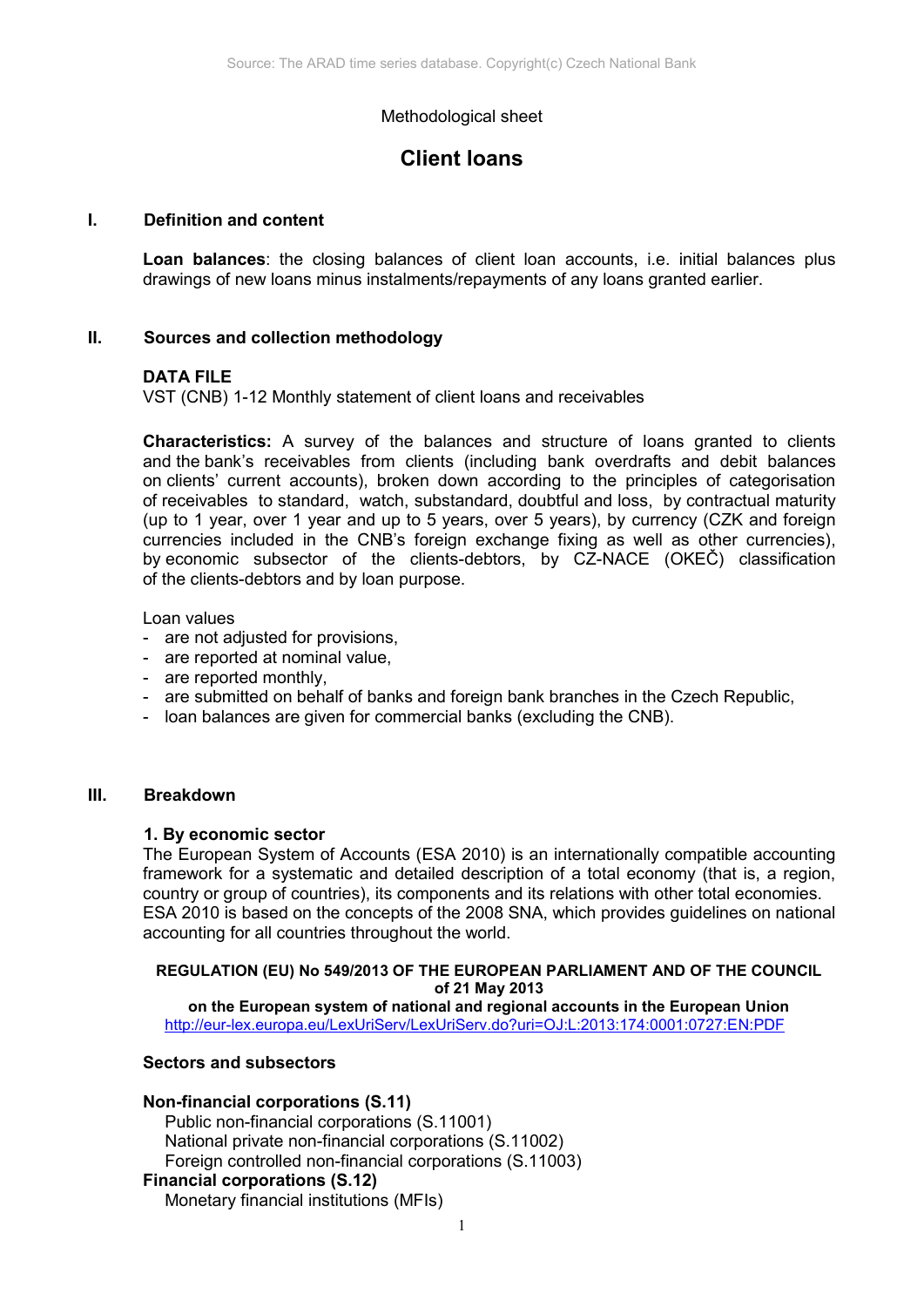Central bank (S.121) Other monetary financial institutions (OMFI) Deposit-taking corporations except the central bank (S.122) Money market funds (MMFs) (S.123) Financial corporations except MFIs and Insurance corporations and pension funds (ICPFs) Non-MMF investment funds (S.124) Other financial intermediaries, except insurance corporations and pension funds (S.125); Financial auxiliaries (S.126) Captive financial institutions and money lenders (S.127) ICPFs Insurance corporations (S.128) Pension funds (S.129).

### **General government (S.13)**

Central government (excluding social security funds) (S.1311) State government (excluding social security funds) (S.1312) Local government (excluding social security funds) (S.1313) Social security funds (S.1314)

### **Households (S.14)**

Employers and own-account workers (S.141 and S.142) (S\_RZZIV) Employees (S.143) (S\_RZOBY) Recipients of property income (S.1441) (S\_RZOBY) Recipients of pensions (S.1442) (S\_RZOBY) Recipients of other transfers (S.1443) (SVJ)

#### **Non-profit institutions serving households (S.15)**

#### **Rest of the world (S.2)**

# **2. By maturity**

- short-term loans with maturities up to and including 1 year,
- medium-term loans with maturities up to and including 5 years,
- (up to and including 4 years until 2001)
- long-term loans with maturities over 5 years,
- (over 4 years until 2001)

#### **3. Classification of economic activities (CZ-NACE)**

Classification of economic activities (CZ-NACE) replaces the Industrial Classification of Economic Activities (NACE).

The classification of economic activities has been drawn up on the basis of the European NACE Revision 2 standard.

The original sections, divisions, groups and classes have been extended in CZ-NACE in connection with the new classification. A section (the first coding level) is identified by an alphabetical code, while a division (the second coding level) is identified by a two-digit numerical code (detail collected).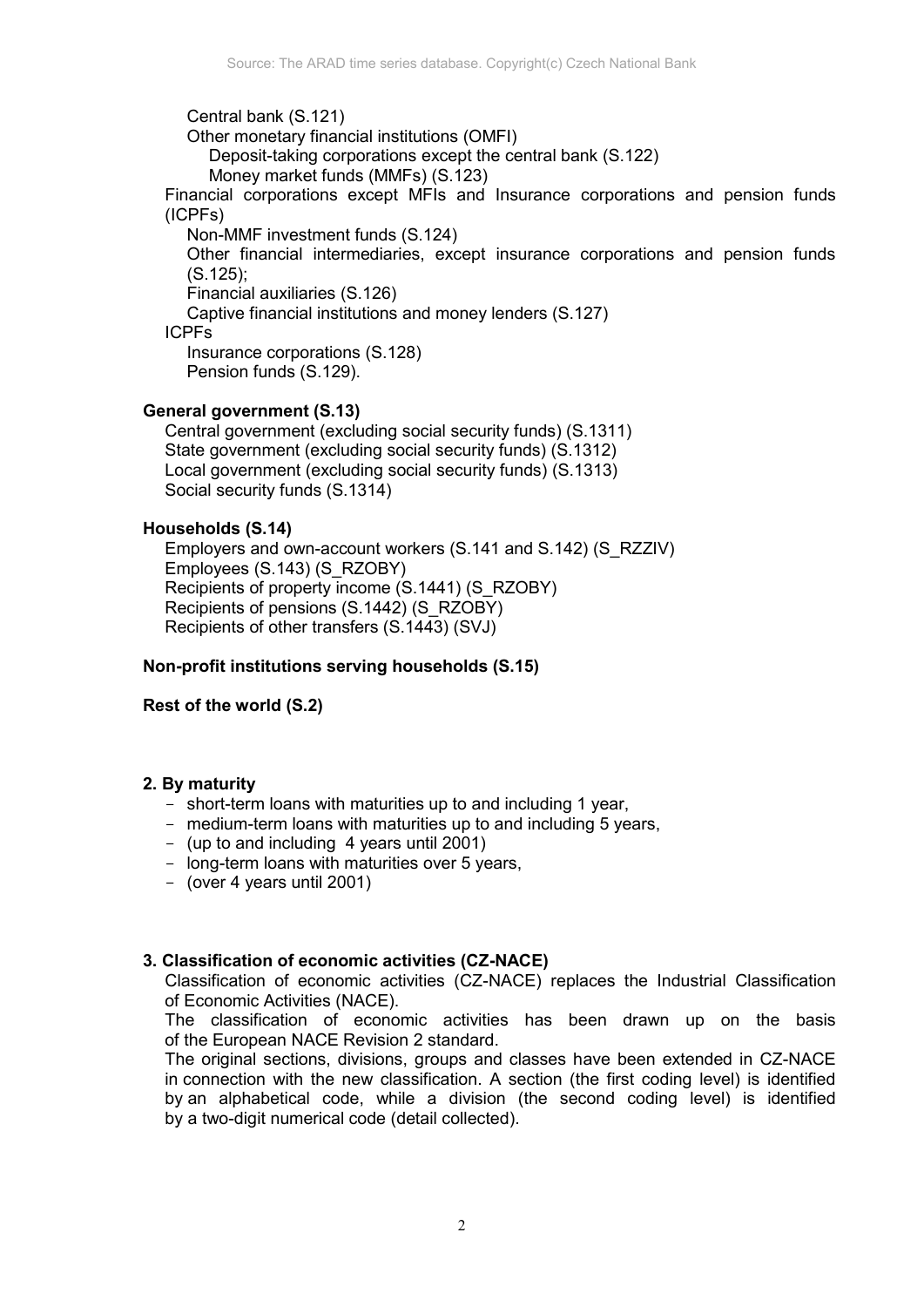# **NACE Rev. 2 sections A–U**, Description, NACE Rev. 2 divisions **01–99**:

- A Agriculture, forestry and fishing 01-03
- B Mining and quarrying 05-09
- C Manufacturing 10-33
- D Electricity, gas, steam and air conditioning supply 35
- E Water supply; sewerage, waste management and remediation activities 36-39
- F Construction 41-43
- G Wholesale and retail trade; repair of motor vehicles and motorcycles 45-47
- H Transportation and storage 49-53
- I Accommodation and food service activities 55-56
- J Information and communication 58-63
- K Financial and insurance activities 64-66
- L Real estate activities 68
- M Professional, scientific and technical activities 69-75
- N Administrative and support service activities 77-82
- O Public administration and defence; compulsory social security 84
- P Education 85
- Q Human health and social work activities 86-88
- R Arts, entertainment and recreation 90-93
- S Other service activities 94-96
- T Activities of households as employers; undifferentiated goods- and servicesproducing activities of households for own use 97-98
- U Activities of extraterritorial organisations and bodies 99

# **4. By loan type**

Loans granted to clients are broken down by type as follows:

#### **Consumer credit**

- bank overdrafts and debit balances on current accounts  $(70)$  approved and unapproved overdrafts and debit balances on current accounts (including overdrafts drawn through payment/debit cards). Excludes mortgage loans.
- convenience credit card credit  $(82)$  + extended credit card credit  $(83)$  non-specific consumer financial credit arising from drawings on credit limits of credit cards and other cards (card loans). Excludes mortgage loans.
- specific-purpose consumer credit for goods and services  $(60)$  specific-purpose consumer credit granted to household clients for goods and services for personal consumption, e.g. non-cash consumer credit for purchase of goods and services, consumer credit for purchase of motor vehicles.
- non-specific consumer credit (80) non-specific consumer financial credit, e. g. for non-cash and cash loans to finance personal non-business needs of clients, with no specification of the purpose of use of the funds provided by the bank.

# **Lending for house purchase**

mortgage loans for residential property (with or without state support) (45, 46) – mortgage loans granted to clients (individuals and legal entities) to finance investment in residential property (including building land). Includes building society loans as far as these loans meet the mortgage loan definition (building society mortgage loans).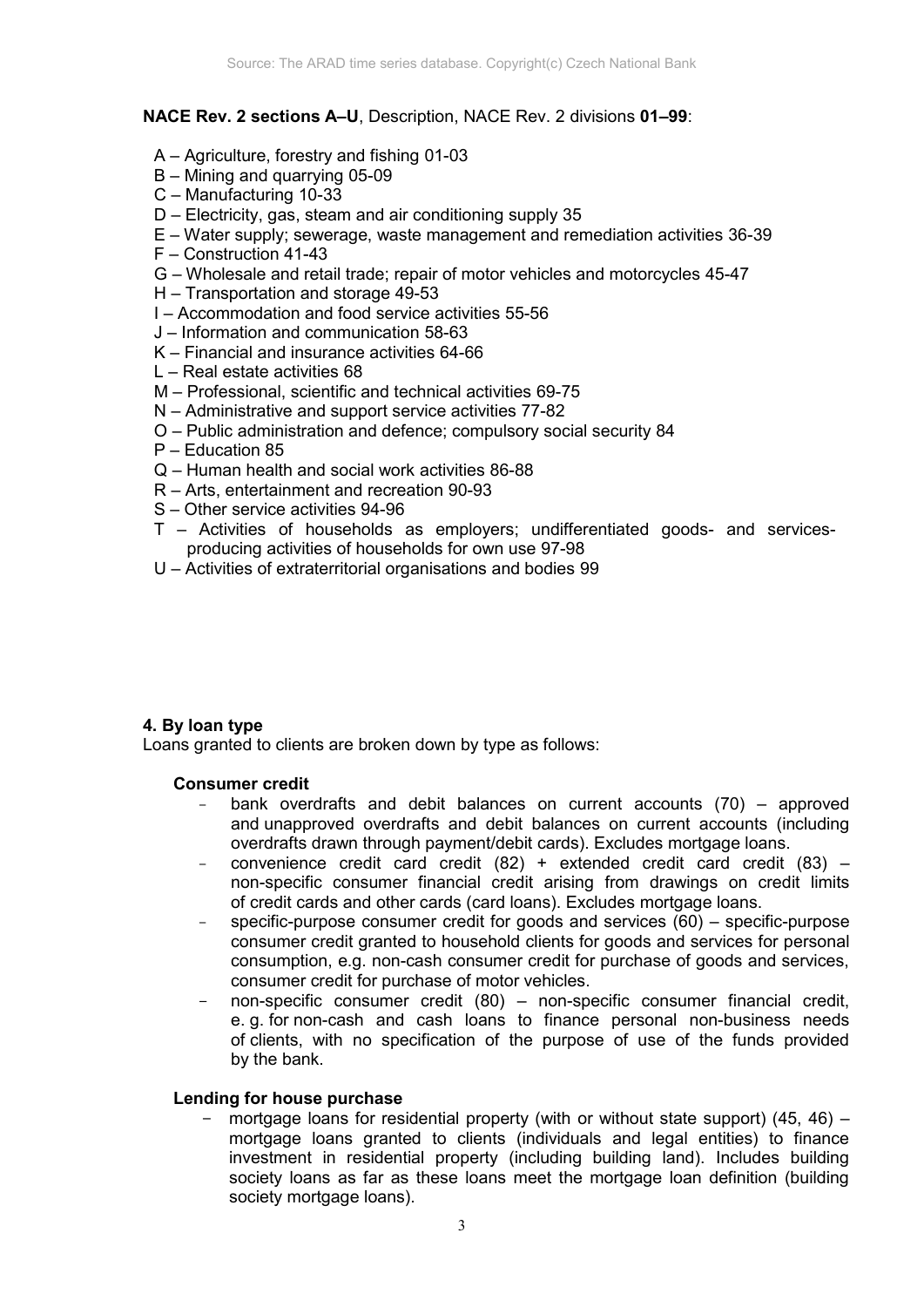- standard building society loans  $(43)$  loans granted to building savings scheme participants under the Building Savings Schemes Act. Includes similar loans to the non-profit and government sectors. Excludes building society mortgage loans.
- building society bridging loans (44) loans granted to building savings scheme participants before entitlement to a standard building society loan. Includes similar loans to the non-profit and government sectors. Excludes building society mortgage loans.
- consumer credit for real property  $(61)$  loans granted to household clients for commercial financing of investment in property for personal use as a dwelling, i.e. not for business purposes. Excludes mortgage loans.
- Loans for residential property for business purposes  $(41)$  loans granted to clients for residential property for business purposes, including rental (e. g. commercial lending by banks and building societies to legal entities and individuals for construction and reconstruction of houses and flats for permanent dwelling and for investment in building land for residential property). Excludes mortgage loans.

# **Mortgage loans for non-residential property** (47)

mortgage loans granted to clients to finance investment in non-residential property (including construction or purchase of such property and relevant building land).

# **Other lending, total**

- investment  $(40, 48, 58)$  import loans for investment imports, loans for comprehensive housing construction, other investment loans.
- current assets, seasonal costs, export, import (30, 32, 33, 34, 35, 38) loans for current assets, loans for seasonal costs, bridging loans, export loans, import loans for non-investment imports, other operating loans.
- for temporary shortage of funds  $(75)$  business financial loans granted to clients for temporary shortage of funds.
- other (financial and specific-purpose loans) (68, 78, 88) loans granted to household clients e.g. for education, other personal loans not covered by other items, non-specific financial loans granted to clients in connection with business activities, including realised guarantee receivables, financial leasing receivables, payment system receivables and promissory note receivables.
- for trade receivables (31) business operating loans granted to clients for trade receivables, excluding export and import loans.
- for purchase of securities  $(50, 51, 52)$  specific-purpose investment loans granted to clients e.g. for purchase of trading shares and units and trading bonds, for purchase of shares for longer-term holding, for acquisition of stakes in other companies and for individual privatisation.
- for small-scale and large-scale privatisation  $(53, 54)$  since 1 January 2002 this category has covered loans for auction security and purchase of privatisation units, loans for inventories in purchase of privatisation units, and loans for purchase of privatisation units. Excludes mortgage loans.
- subordinated loans and deposits (73, 91, 95) subordinated loans, subordinated deposits and other deposits.
- repo transactions (74) financial loans and similar receivables from clients arising from repo transactions.
- to unlicensed banks (76) former interbank receivables from banks whose banking licences have been revoked.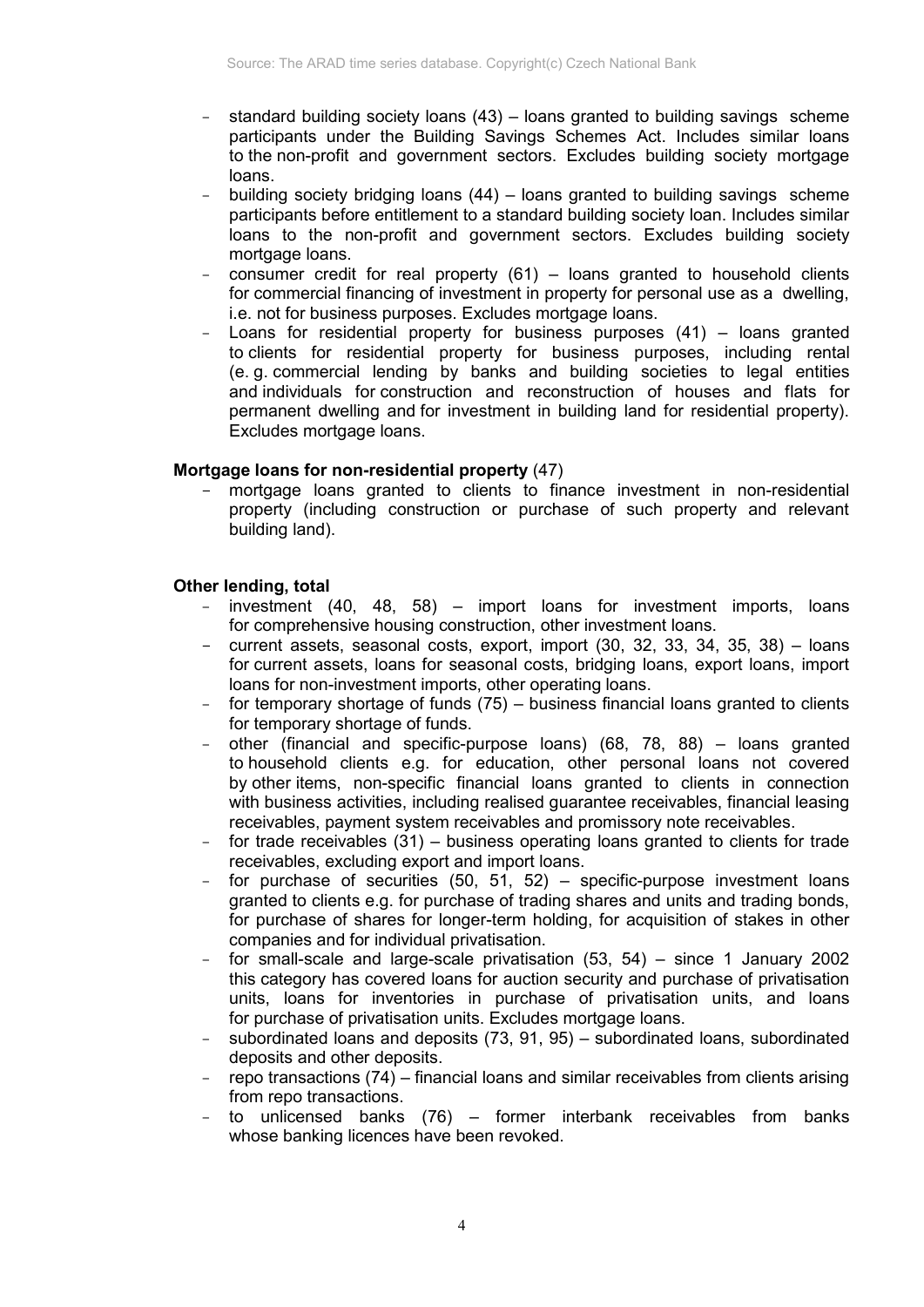# **5. By category**

Loans are broken down by category pursuant to CNB Decree No. 392/2017, § 81, § 82 (performing and non-performing exposures).

The methodology of the classification of receivables into individual categories is based on the prudential rules valid in the respective years.

# **6. Bank groups breakdown**

It is based on their total assets and additionally on aspects of their organisation and specialisation (foreign bank branches and building societies are monitored separately). The breakdown of banks into groups is revised at the end of each calendar year. Where necessary, the boundary values of the groups are also changed as of the same date (to maintain a sufficient number of institutions in each group). The bank groups were configured as follows in the period under review:

| Period    | Assets in CZK billions or % of the total banking sector's assets |                    |           |
|-----------|------------------------------------------------------------------|--------------------|-----------|
|           | Small                                                            | Medium-sized       | Large     |
| 2002-2006 | below 20                                                         | between 20 and 100 | over 100  |
| 2007-2008 | below 50                                                         | between 50 and 150 | over 150  |
| 2009-2012 | below 50                                                         | between 50 and 200 | over 200  |
| 2013-2015 | below 50                                                         | between 50 and 250 | over 250  |
| $2016+$   | below 2 %                                                        | between 2 and 10 % | over 10 % |

The classification of banks into groups is valid for the whole year regardless of their total assets. To minimise changes in structure, which have a fundamental effect on the evolution of indicators in the groups of banks, the length of time for which banks have exceeded the boundary values is also taken into account.

# **IV. Methodological changes**

- A new breakdown by sector according to ESA95 was introduced as from 1 January 2001.
- Konsolidační banka was excluded from the banking system as from 1 September 2001.
- New breakdown by the type of loans since 1 January 2002.
- Since 1 January 2002, loan balances have included loans to general government.
- Since 1 January 2002, the upper limit of medium-term maturity has been up to and including 5 years (formerly up to and including 4 years) and long-term maturity has been over 5 years.
- As from 1 January 2004, for the reporting of contractual/original maturity, building savings loans in both the bridging and standard phases are classified in the maturity band corresponding to the total contractual term to maturity of the entire loan (i. e. the total contractual term to maturity of the loan is the sum of the terms of its individual parts under the loan agreement).

- Since January 2006, mortgage loans for property have been reported in the money and banking statistics pursuant to Act No. 190/2004 Coll., on Bonds. For statistical purposes, the day the lien takes legal effect is the day (moment) the mortgage loan agreement is signed.

Loans meeting the following criteria are reported as mortgage loans under Act No. 190/2004 Coll., on Bonds: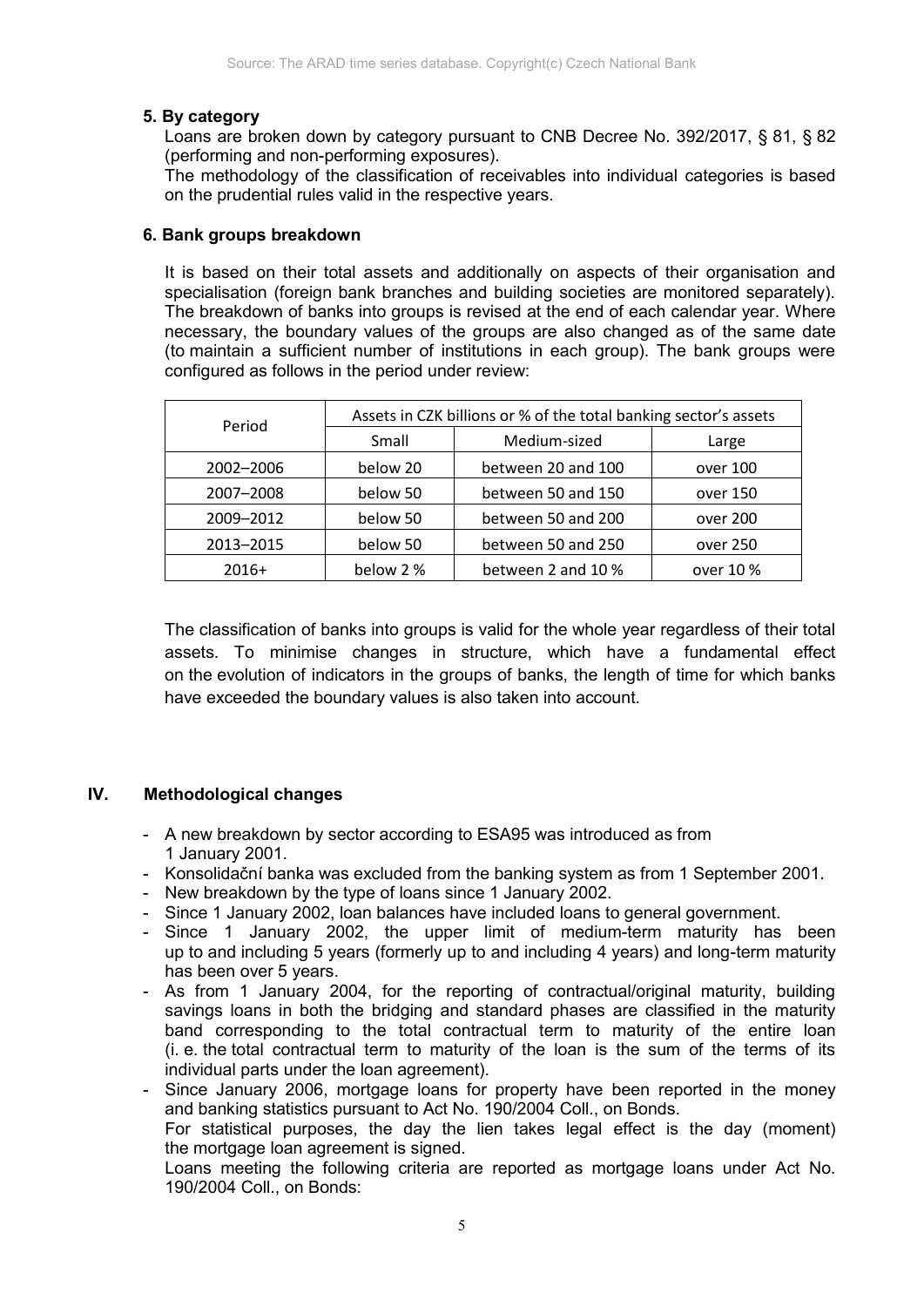1. repayment of the loan including ancillary items is secured by a lien on property, including property under construction;

2. the loan is secured by a lien on property to the full extent from the outset.

Where a loan provided by a building society to a building savings scheme participant is fully secured from the outset by a lien on property, it is reported as a mortgage loan.

If the pledged value of the mortgaged property falls below the residual value of the claim arising from the mortgage loan, the loan is reclassified and no longer reported as a mortgage loan. Furthermore, a loan whose coverage by a lien on property was insufficient when the loan was arranged is not deemed a mortgage loan, even where, in the course of repayment of such a loan, its residual value including ancillary items falls to a level corresponding to full security by the lien on property.

Where a lien on property is not recorded in the Land Register, the loan is reclassified and no longer reported as a mortgage loan (previously reported data are not corrected retroactively).

As of 30 April 2006, definitions of consumer credit and housing loans (to the household sector), used when processing monetary and banking statistics data, were aligned with Regulation ECB/2001/13.

Consumer credit: loans granted to households for personal use in the consumption of goods and services.

Consumer credit includes the following items of the BA0021 code list:

- 60 specific consumer credit for goods and services
- 70 bank overdrafts and current account debit balances
- 80 non-specific consumer credit
- 81 card receivables

Housing loans: loans granted to households for the purpose of purchasing/investing in housing, including building and home improvements.

Housing loans include the following items of the BA0021 code list:

- 41 loans for residential property for business purposes
- 43 standard building society loans
- 44 bridging building society loans
- 45 mortgage loans for housing purposes without state support
- 46 mortgage loans for housing purposes with state support
- 61 consumer credit for real property.

Up until 2001, building society loans had been reported as investment loans.

- On 1 September 2007, receivables evaluated using the portfolio method ceased to be monitored as a separate category and became part of standard receivables. The time series have been recalculated retrospectively.
- Starting from 2008, credit unions are no longer part of client relations. The credit unions sector has been transferred from client loans/deposits to relations to credit institutions. For the purposes of the banking statistics, credit institutions include commercial and central banks (banks of issue) and credit unions and international institutions (except for the International Monetary Fund), which keep accounts in account class 1.
- Since 2009, the amendment to Act No. 190/2004 Coll., on Bonds, as amended, has been fully applied, under which a mortgage loan is a loan whose redemption, including appurtenances (i.e. interest etc.), is secured by lien (right of pledge) over real estate (property), including property under construction, where the claim arising from the loan does not exceed twice the pledge value of the mortgaged property (Article 28(3)).